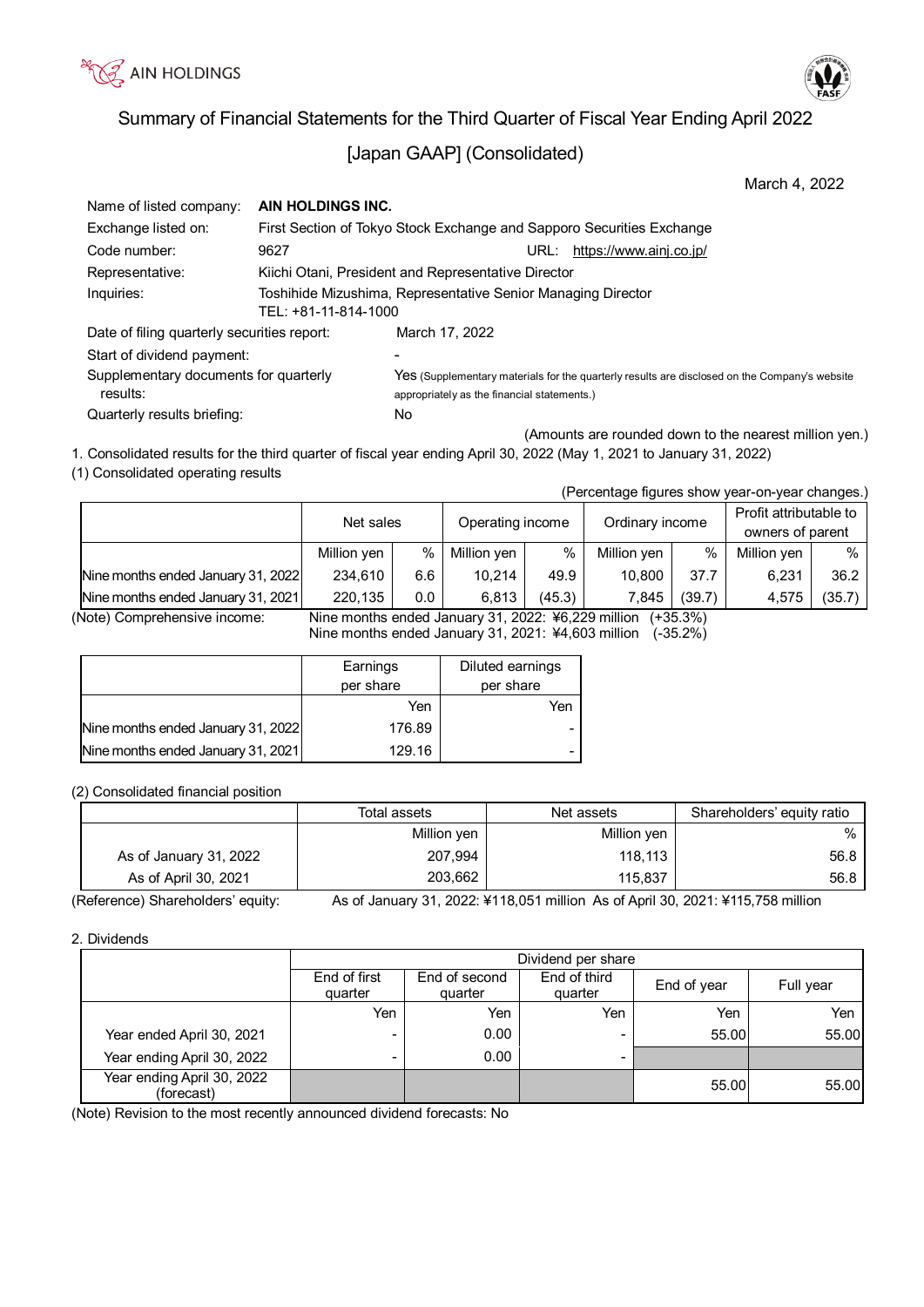3. Consolidated financial forecasts for the fiscal year ending April 30, 2022 (May 1, 2021 to April 30, 2022)

| (Percentage figures show year-on-year changes.) |             |                  |             |      |                 |                        |                  |          |           |
|-------------------------------------------------|-------------|------------------|-------------|------|-----------------|------------------------|------------------|----------|-----------|
| Net sales                                       |             | Operating income |             |      |                 | Profit attributable to |                  | Earnings |           |
|                                                 |             |                  |             |      | Ordinary income |                        | owners of parent |          | per share |
|                                                 | Million yen | $\%$             | Million yen | $\%$ | Million yen     | $\%$                   | Million yen      | %        | Yen       |
| Full year                                       | 315,000     | 6.0              | 15.000      | 37.2 | 15.500          | 22.5                   | 8.300            | 23.9     | 234.28    |

(Note) Revision to the most recently announced consolidated financial forecasts: No

\*Notes

(1) Major changes in subsidiaries during the period (changes in specified subsidiaries resulting from changes in scope of consolidation): No

Newly consolidated: – Excluded: –

(2) Application of specified accounting methods for the preparation of quarterly consolidated financial statements: Yes (Note) For detail, please refer to "2. Quarterly consolidated financial statements and major notes (3) Notes on quarterly consolidated financial statements" on page 8 of the Attachment.

| (3) Changes in accounting principles, changes in accounting estimates, and restatement of revisions |     |
|-----------------------------------------------------------------------------------------------------|-----|
| 1) Changes in accounting principles as a result of revisions to accounting standards, etc.:         | Yes |
| 2) Changes in accounting principles other than 1):                                                  | No. |
| 3) Changes in accounting estimates:                                                                 | No. |
| 4) Restatement of revisions:                                                                        | No. |

# (4) Number of outstanding shares (common stock)

| 1) Number of outstanding<br>shares (including treasury<br>stock): | As of January 31, 2022 35,428,212 shares As of April 30, 2021 |                                                                                   | 35,428,212 shares |
|-------------------------------------------------------------------|---------------------------------------------------------------|-----------------------------------------------------------------------------------|-------------------|
| 2) Number of shares held in<br>treasury:                          | As of January 31, 2022                                        | 300,911 shares As of April 30, 2021                                               | 891 shares        |
| 3) Average number of<br>shares outstanding:                       | Nine months ended<br>January 31, 2022                         | Nine months ended<br>$+35,227,303$ shares $\Big  \Big $ , $\Big $ anuary 31, 2021 | 35,427,426 shares |

\*This Summary of Financial Statements is outside the scope of quarterly review procedures.

\*Statement regarding the proper use of financial forecasts and other special remarks (Caution concerning forward-looking statements)

The above forecasts are calculated based on the information available as of the publication date of this material, and actual financial results may vary due to change in future economic conditions and others.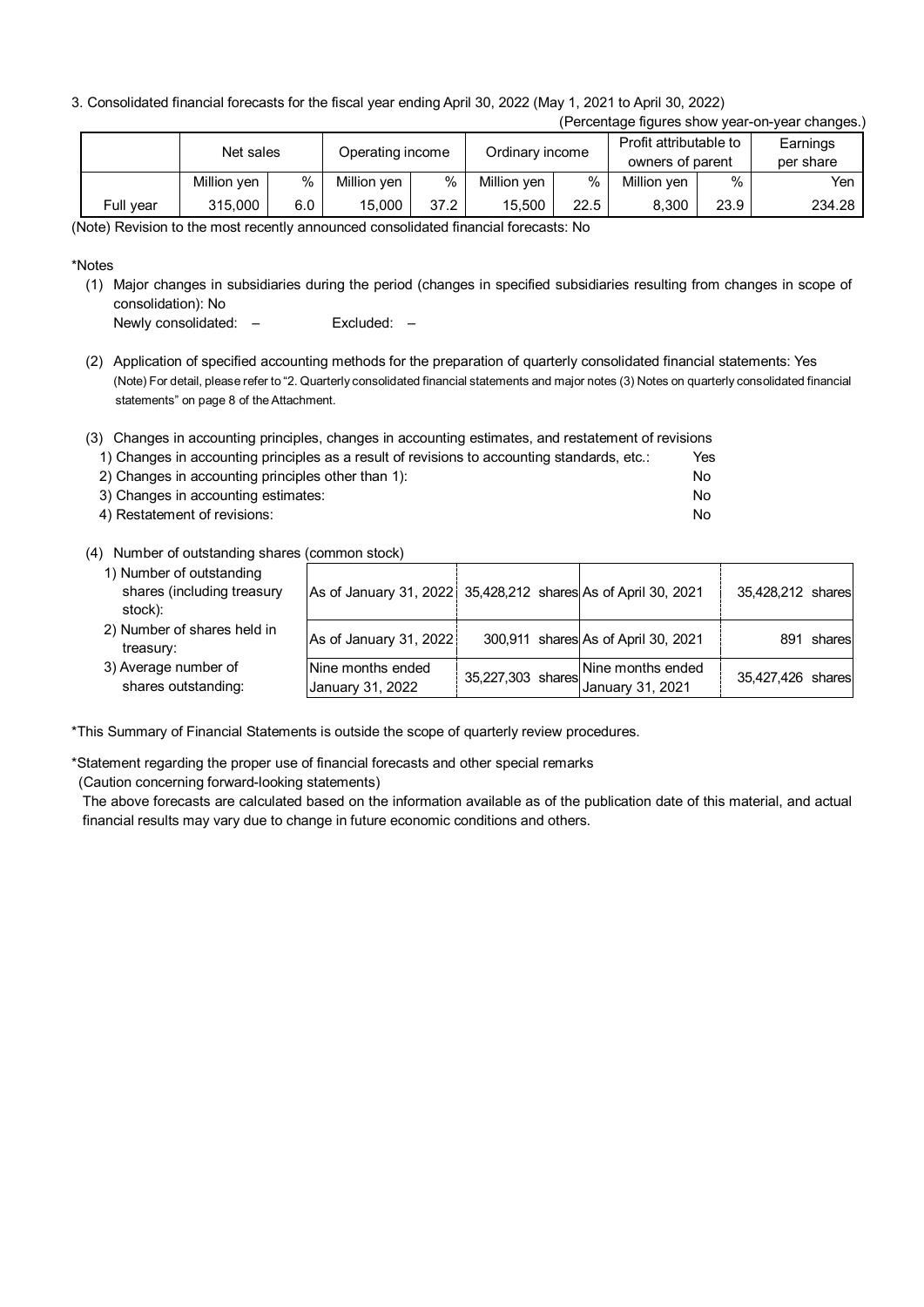# Contents of the Attachment

| (Application of specified accounting methods for the preparation of quarterly consolidated financial statements) 8 |  |
|--------------------------------------------------------------------------------------------------------------------|--|
|                                                                                                                    |  |
|                                                                                                                    |  |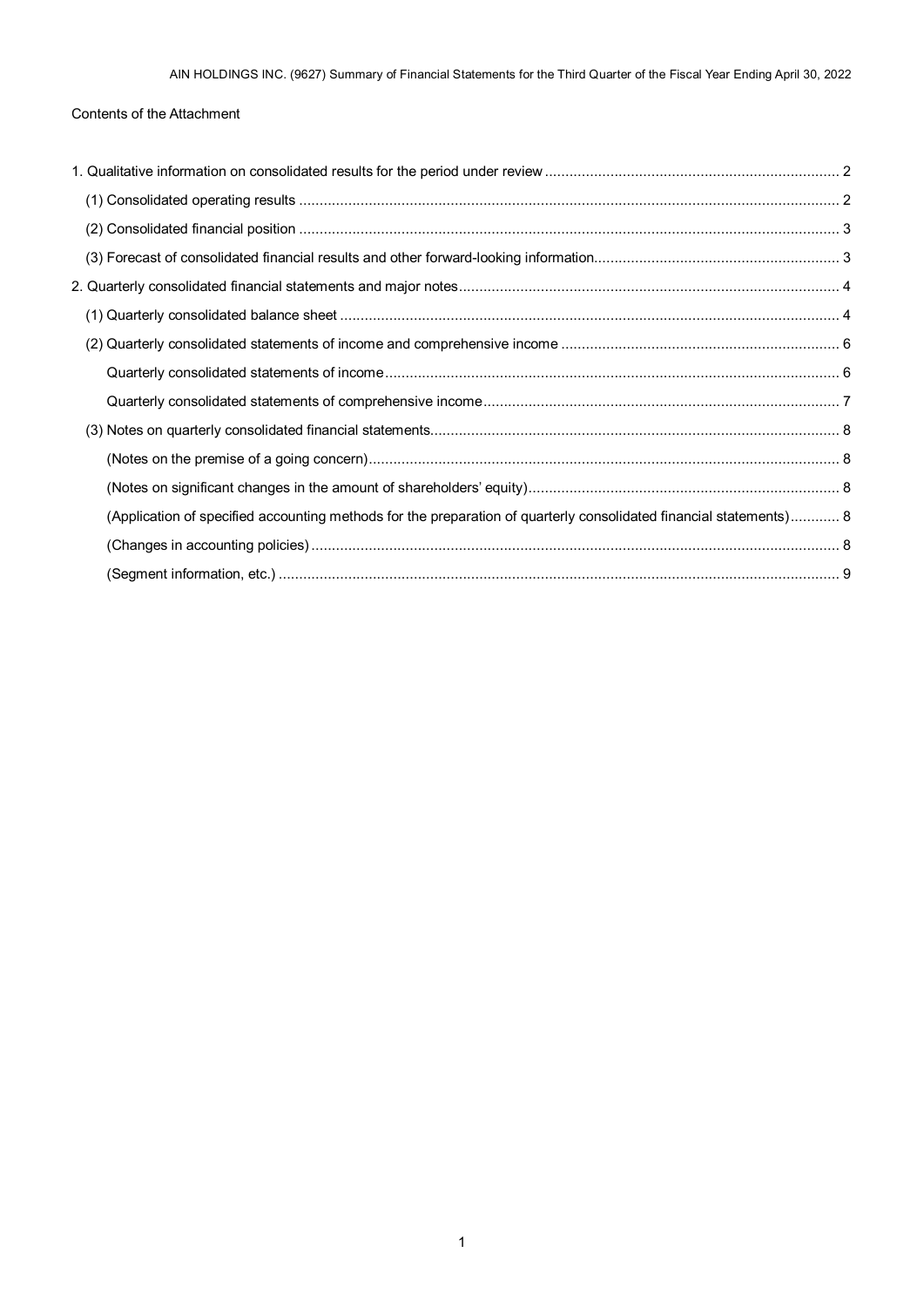### <span id="page-3-0"></span>**1. Qualitative information on consolidated results for the period under review**

### <span id="page-3-1"></span>**(1) Consolidated operating results**

During the first nine months of the current fiscal year (May 1, 2021 to January 31, 2022), the Japanese economy continued to face challenging conditions due to the COVID-19 pandemic. Although there were signs of a pickup in consumer spending, the outlook remained uncertain.

In this economic environment, the Group put priority on ensuring the safety of patients, customers and employees and implemented measures to prevent the spread of infection in pharmacies and stores as part of concerted efforts to ensure the continued provision of healthcare and retail services. In the dispensing pharmacy business, we provided medical antigen test kits and took other active steps to prevent the spread of infection in the community. We have selected "contribute to local healthcare" as one of the important issues the Group should address (materiality). We aim to be a key part of local healthcare infrastructure for the whole community by continuing to provide pharmaceutical products and healthcare services, whatever the conditions.

In December 2021, we formulated the AIN Group Human Rights Policy as part of efforts to create a "sound management base," another of the Group's materiality issues. This policy reaffirms our strong belief that respect for human rights must underpin all our business activities in order to establish a "sound management base." Going forward, we will continue to conduct ourselves and implement measures in line with this policy.

Through businesses that contribute to human health and beauty, the Group will continue to strive to deliver sustainable growth, create social, environmental and economic value, and realize sustainability management in order to continue supporting the health and happiness of our customers.

In the first nine months of the fiscal year, net sales increased 6.6% to ¥234,610 million, operating income increased 49.9% to ¥10,214 million, ordinary income increased 37.7% to ¥10,800 million, and profit attributable to owners of parent increased 36.2% to ¥6,231 million.

Financial results by business segment are as follows.

### (Dispensing pharmacy business)

The Group is working to leverage the primary care capabilities of its pharmacists and dispensing pharmacies to help patients access medical services in their local community with peace of mind. Specifically, the Group is reinforcing pharmaceutical management and guidance and home-based healthcare, backed by integrated and continuous monitoring of patient medication data through cooperation with local medical service providers and the use of patient medication notebooks and other means. In addition, we are seeing a growing need for different ways of receiving medicines, spurred by the pandemic and other factors. In response, we are making preparations to ensure safe and secure delivery of medicines to patients. Specifically, in October 2021, we conducted Japan's first-ever trial of prescription drug deliveries using drones, in accordance with drone delivery guidelines formulated by the Cabinet Secretariat, the Ministry of Health, Labour and Welfare and the Ministry of Land, Infrastructure, Transport and Tourism in June 2021, and in January 2022 we expanded the trial area for same-day prescription medicine deliveries.

In business development, the Group is targeting further business expansion through a strategy of actively opening large pharmacies and using M&A deals that emphasize investment returns, while also improving pharmacy operating efficiency.

As a result, for the first nine months of the fiscal year, the dispensing pharmacy business reported sales of ¥209,793 million, up 8.0% year on year, and segment income of ¥17,784 million, up 29.2%, due to recovery of prescription volume of existing dispensing pharmacies and steady growth of dispensing pharmacies opened last fiscal year.

During the same period, the Group opened a total of 40 dispensing pharmacies, including those acquired through M&A deals, and closed four dispensing pharmacies and transferred four, resulting in a total of 1,097.

#### (Cosmetic and drug store business)

The cosmetic and drug store business continued to face a challenging market environment due to the impact of the COVID-19 pandemic.

The Group continued to create appealing retail displays by strengthening product lineups and worked to improve convenience and service levels for customers using the official AINZ & TULPE WEBSTORE e-commerce site. Also, targeting post-pandemic opportunities, the Group pushed ahead with store openings in locations with good prospects for profitability and optimized costs.

As a result, for the first nine months of the fiscal year, the cosmetic and drug store business reported an increase in sales of 6.3% year on year to ¥15,286 million, and segment loss was ¥1,474 million compared with the loss of ¥1,507 million a year earlier.

During the same period, the Group opened six AINZ & TULPE cosmetic and drug stores and closed one store, resulting in a total of 74 cosmetic and drug stores at the end of the third quarter.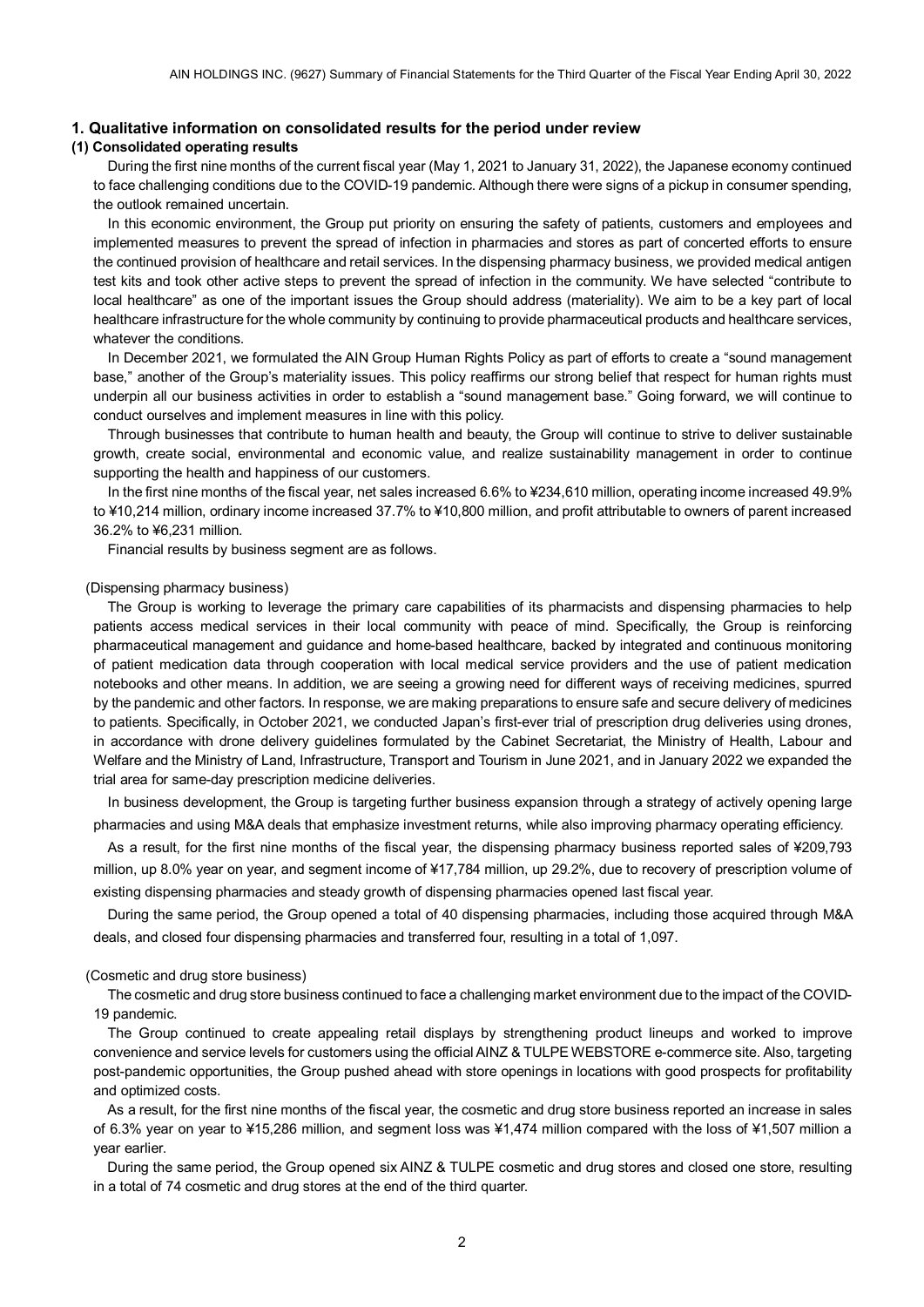### (Other businesses)

Net sales from other businesses decreased 16.8% year on year to ¥9,601 million and segment loss was ¥108 million compared with the loss of ¥479 million a year earlier.

The Company has applied the "Accounting Standard for Revenue Recognition" (ASBJ Statement No. 29, March 31, 2020), etc. from the beginning of the first quarter. For more details, please refer to "2. Quarterly consolidated financial statements and major notes, (3) Notes on quarterly consolidated financial statements, (Changes in accounting policies) and (Segment information, etc.).

### <span id="page-4-0"></span>**(2) Consolidated financial position**

The balance of total assets at the end of the third quarter increased by ¥4,332 million from the end of the previous fiscal year to ¥207,994 million. This mainly reflected declines for notes and accounts receivable - trade and land, outweighed by increases for inventories and leasehold and guarantee deposits.

The balance of liabilities increased ¥2,055 million to ¥89,881 million.

The balance of short- term and long-term borrowings decreased by ¥3,121 million to ¥8,846 million.

Total net assets increased ¥2,276 million to ¥118,113 million and the shareholders' equity ratio was 56.8%, unchanged from the end of the previous period.

#### <span id="page-4-1"></span>**(3) Forecast of consolidated financial results and other forward-looking information**

The Group has not revised its earnings forecasts for the full fiscal year, announced on June 4, 2021.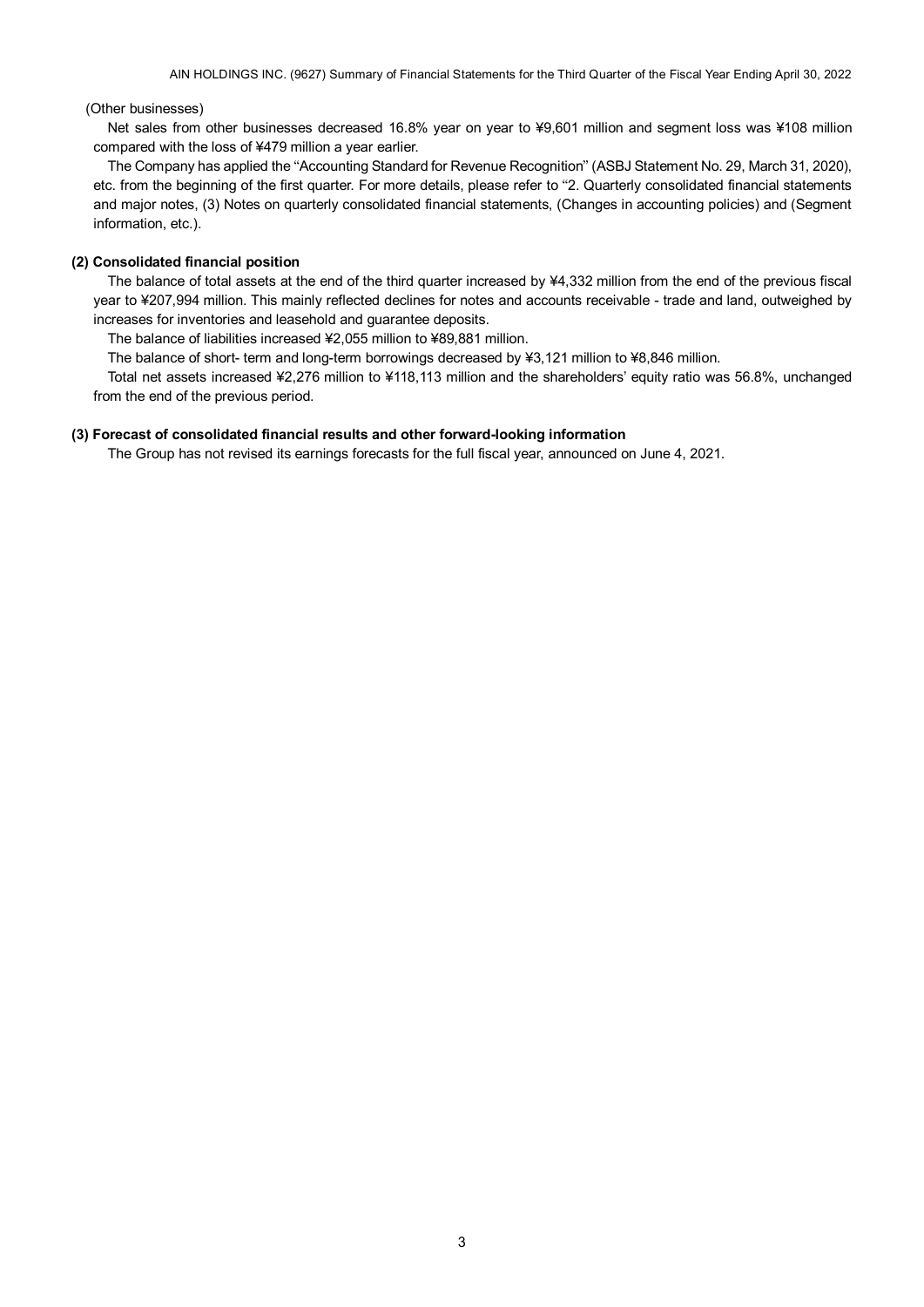# <span id="page-5-0"></span>**2. Quarterly consolidated financial statements and major notes**

# <span id="page-5-1"></span>**(1) Quarterly consolidated balance sheet**

|                                       |                        | (Million yen)            |
|---------------------------------------|------------------------|--------------------------|
|                                       | Fiscal year ended      | Nine months ended        |
|                                       | April 30, 2021         | January 31, 2022         |
|                                       | (As of April 30, 2021) | (As of January 31, 2022) |
| Assets                                |                        |                          |
| <b>Current assets</b>                 |                        |                          |
| Cash and deposits                     | 55,271                 | 55,641                   |
| Notes and accounts receivable - trade | 13,475                 | 10,707                   |
| Merchandise                           | 14,018                 | 16,727                   |
| Supplies                              | 266                    | 245                      |
| Short-term loans receivable           | 144                    | 399                      |
| Accounts receivable - other           | 9,284                  | 8,270                    |
| Other                                 | 3,936                  | 2,846                    |
| <b>Total current assets</b>           | 96,398                 | 94,837                   |
| Non-current assets                    |                        |                          |
| Property, plant and equipment         |                        |                          |
| Buildings and structures, net         | 16,270                 | 17,984                   |
| Land                                  | 10,390                 | 8,745                    |
| Other, net                            | 3,568                  | 3,904                    |
| Total property, plant and equipment   | 30,229                 | 30,634                   |
| Intangible assets                     |                        |                          |
| Goodwill                              | 39,057                 | 38,172                   |
| Other                                 | 3,609                  | 4,444                    |
| Total intangible assets               | 42,666                 | 42,617                   |
| Investments and other assets          |                        |                          |
| Investment securities                 | 2,697                  | 3,204                    |
| Deferred tax assets                   | 4,415                  | 4,614                    |
| Leasehold and guarantee deposits      | 20,319                 | 22,893                   |
| Other                                 | 8,680                  | 10,490                   |
| Allowance for doubtful accounts       | (1,743)                | (1, 298)                 |
| Total investments and other assets    | 34,368                 | 39,904                   |
| Total non-current assets              | 107,264                | 113,157                  |
| <b>Total assets</b>                   | 203,662                | 207,994                  |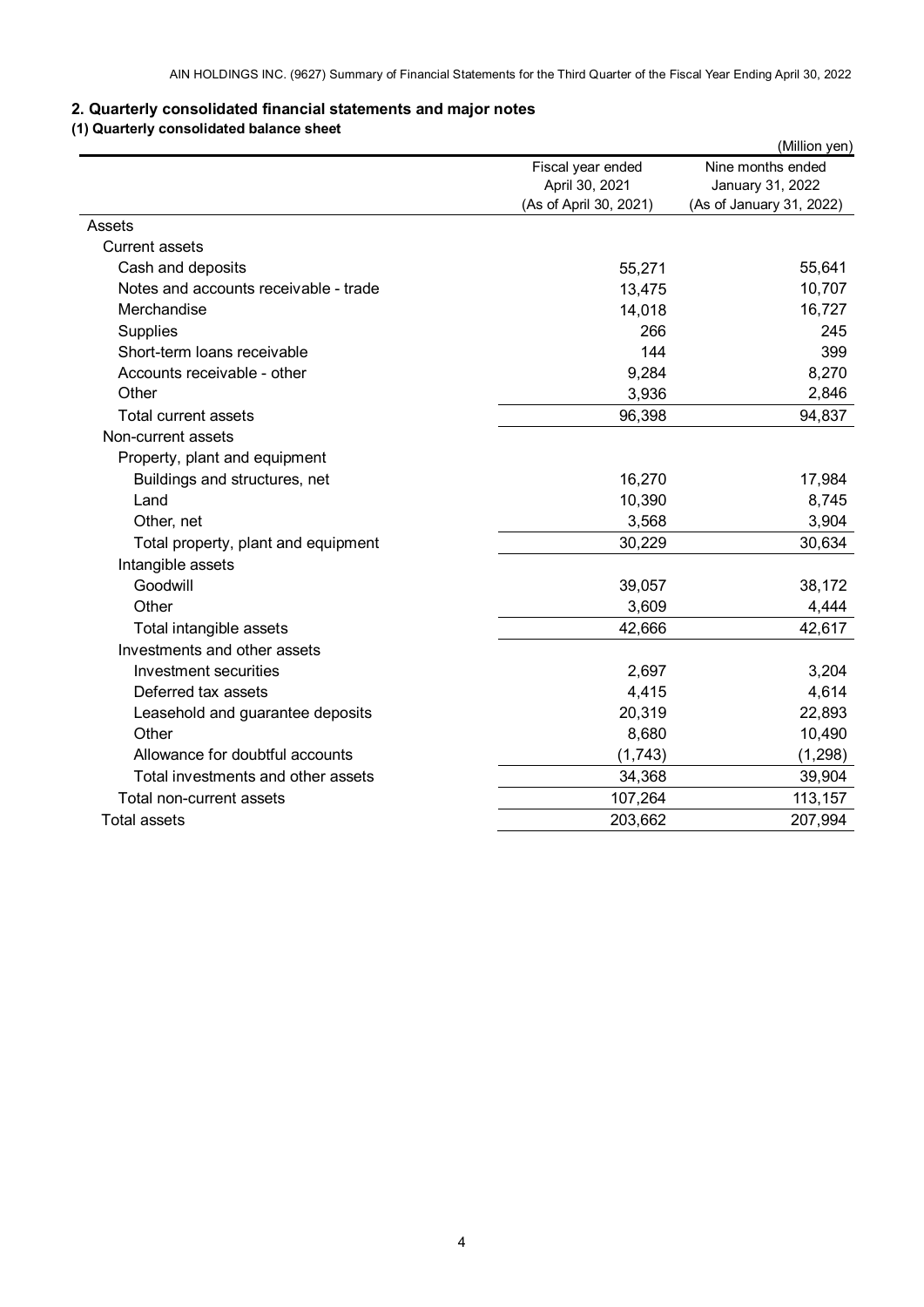|                                                       |                        | (Million yen)            |
|-------------------------------------------------------|------------------------|--------------------------|
|                                                       | Fiscal year ended      | Nine months ended        |
|                                                       | April 30, 2021         | January 31, 2022         |
|                                                       | (As of April 30, 2021) | (As of January 31, 2022) |
| Liabilities                                           |                        |                          |
| <b>Current liabilities</b>                            |                        |                          |
| Accounts payable - trade                              | 46,758                 | 52,276                   |
| Short-term borrowings                                 | 3,670                  | 2,746                    |
| Income taxes payable                                  | 2,157                  | 2,189                    |
| Deposits received                                     | 13,979                 | 15,262                   |
| Provision for bonuses                                 | 2,594                  | 1,378                    |
| Provision for bonuses for directors                   | 16                     | 8                        |
| Provision for point card certificates                 | 461                    |                          |
| <b>Contract liabilities</b>                           |                        | 526                      |
| Other                                                 | 4,522                  | 3,604                    |
| <b>Total current liabilities</b>                      | 74,160                 | 77,991                   |
| Non-current liabilities                               |                        |                          |
| Long-term borrowings                                  | 8,297                  | 6,100                    |
| Retirement benefit liability                          | 3,329                  | 3,568                    |
| Other                                                 | 2,037                  | 2,221                    |
| Total non-current liabilities                         | 13,664                 | 11,889                   |
| <b>Total liabilities</b>                              | 87,825                 | 89,881                   |
| Net assets                                            |                        |                          |
| Net assets                                            |                        |                          |
| Shareholders' equity                                  | 21,894                 | 21,894                   |
| Share capital                                         | 20,500                 | 20,500                   |
| Capital surplus                                       | 73,506                 | 77,800                   |
| Retained earnings                                     | (3)                    | (2,018)                  |
| Treasury shares                                       | 115,899                | 118,177                  |
| Accumulated other comprehensive income                |                        |                          |
| Valuation difference on available-for-sale securities | (12)                   | (28)                     |
| Remeasurements of defined benefit plans               | (128)                  | (97)                     |
| Total accumulated other comprehensive loss            | (141)                  | (126)                    |
| Non-controlling interests                             | 78                     | 61                       |
| Total net assets                                      | 115,837                | 118,113                  |
| Total liabilities and net assets                      | 203,662                | 207,994                  |

AIN HOLDINGS INC. (9627) Summary of Financial Statements for the Third Quarter of the Fiscal Year Ending April 30, 2022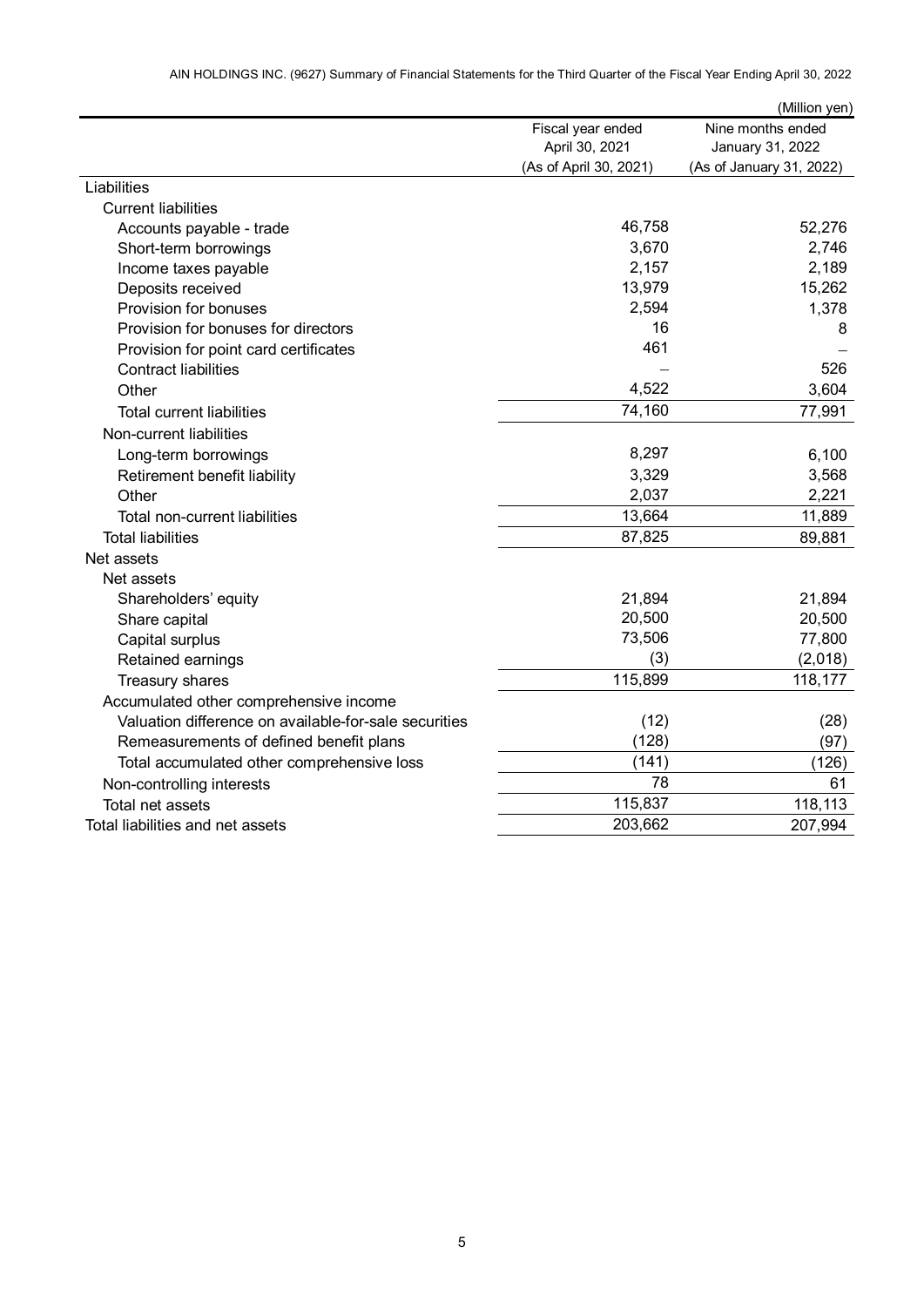# <span id="page-7-1"></span><span id="page-7-0"></span>**(2) Quarterly consolidated statements of income and comprehensive income Quarterly consolidated statements of income**

|                                                        |                   | (Million yen)     |
|--------------------------------------------------------|-------------------|-------------------|
|                                                        | Nine months ended | Nine months ended |
|                                                        | January 31, 2021  | January 31, 2022  |
|                                                        | (May 1, 2020 to   | (May 1, 2021 to   |
|                                                        | January 31, 2021) | January 31, 2022) |
| Net sales                                              | 220,135           | 234,610           |
| Cost of sales                                          | 186,976           | 198,110           |
| Gross profit                                           | 33,159            | 36,500            |
| Selling, general and administrative expenses           | 26,346            | 26,286            |
| Operating income                                       | 6,813             | 10,214            |
| Non-operating income                                   |                   |                   |
| Interest income                                        | 33                | 31                |
| Dividend income                                        | 43                | 35                |
| Commissions received                                   | 15                | 11                |
| Real estate rental revenue                             | 134               | 334               |
| Consignment income                                     | 141               | 132               |
| Subsidy income                                         | 466               | 92                |
| Share of profit of entities accounted for using equity |                   |                   |
| method                                                 |                   | $\overline{2}$    |
| Other                                                  | 454               | 316               |
| Total non-operating income                             | 1,288             | 957               |
| Non-operating expenses                                 |                   |                   |
| Interest expenses                                      | 37                | 34                |
| Loss on sales of receivables                           | 58                | 63                |
|                                                        | 113               | 215               |
| Rental expenses on real estate                         | 47                |                   |
| Other                                                  |                   | 57                |
| Total non-operating expenses                           | 256               | 370               |
| Ordinary profit                                        | 7,845             | 10,800            |
| Extraordinary income                                   |                   |                   |
| Gain on sales of non-current assets                    | 18                | 200               |
| Gain on sale of businesses                             | 383               | 13                |
| Gain on sale of shares of subsidiaries and associates  | 111               |                   |
| Surrender value of insurance policies                  | 11                | 4                 |
| Gain on step acquisitions                              |                   | 131               |
| Other                                                  | 30                | 16                |
| Total extraordinary income                             | 555               | 366               |
| <b>Extraordinary losses</b>                            |                   |                   |
| Loss on sale and retirement of non-current assets      | 216               | 194               |
| Impairment losses                                      | 64                | 61                |
| Loss on temporary store closures                       | 52                |                   |
| Loss on cancellation of rental contracts               |                   | 119               |
| Other                                                  | 163               | 54                |
| Total extraordinary losses                             | 497               | 429               |
| Profit before income taxes                             | 7,903             | 10,737            |
| Income taxes                                           | 3,366             | 4,523             |
| Profit                                                 | 4,537             | 6,214             |
| Loss attributable to non-controlling interests         | (38)              | (16)              |
| Profit attributable to owners of parent                | 4,575             | 6,231             |
|                                                        |                   |                   |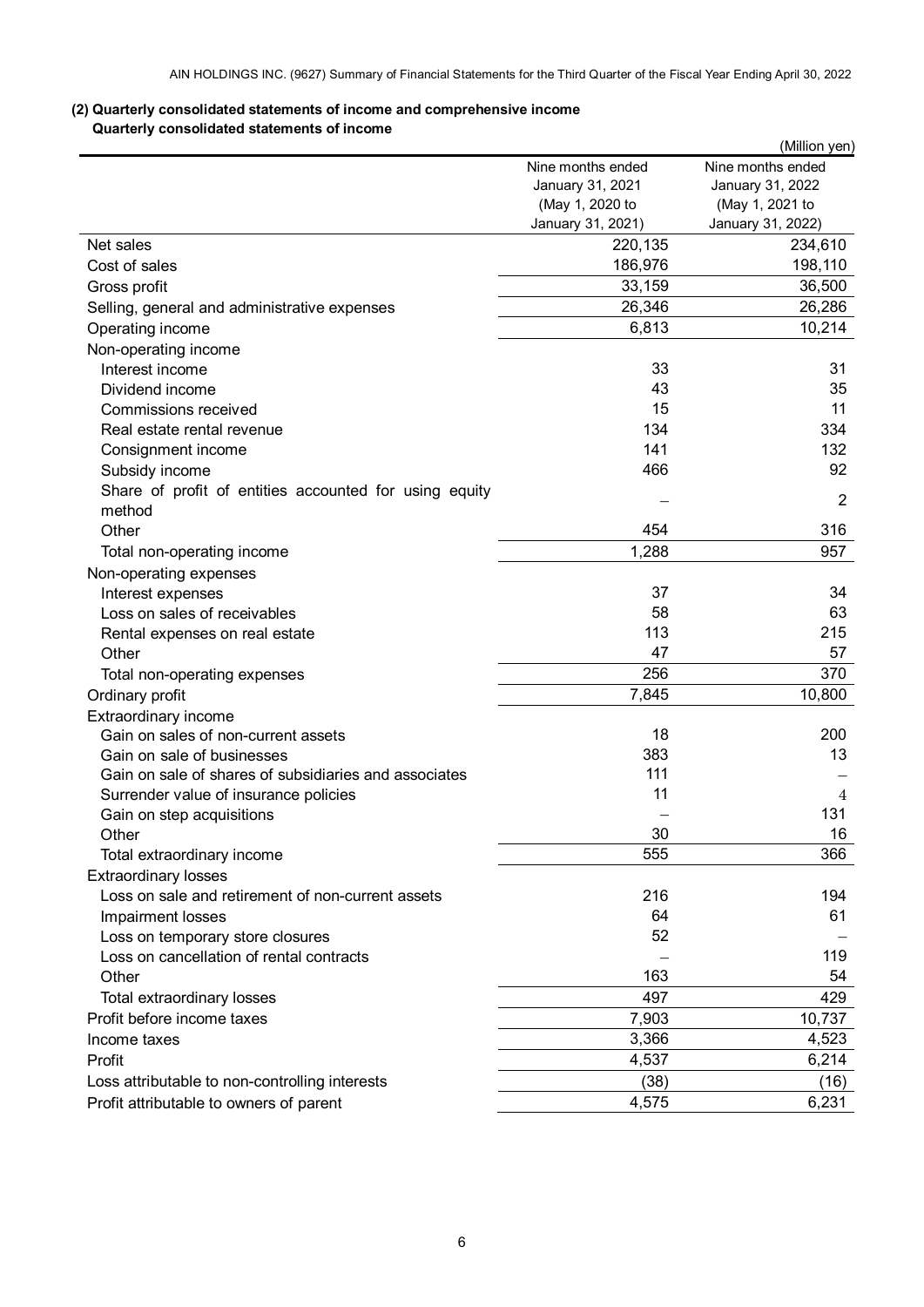# **Quarterly consolidated statements of comprehensive income**

<span id="page-8-0"></span>

| daarterit aanaanaataa amministika ol aanibitanteen almaania              |                   | (Million yen)     |  |
|--------------------------------------------------------------------------|-------------------|-------------------|--|
|                                                                          | Nine months ended | Nine months ended |  |
|                                                                          | January 31, 2021  | January 31, 2022  |  |
|                                                                          | (May 1, 2020 to   | (May 1, 2021 to   |  |
|                                                                          | January 31, 2021) | January 31, 2022) |  |
| Profit                                                                   | 4,537             | 6,214             |  |
| Other comprehensive income                                               |                   |                   |  |
| Valuation difference on available-for-sale securities                    | 27                | (15)              |  |
| Remeasurements of defined benefit plans, net of tax                      | 38                | 30                |  |
| Total other comprehensive income                                         | 65                | 15                |  |
| Comprehensive income                                                     | 4,603             | 6,229             |  |
| Comprehensive income attributable to owners of parent                    | 4,641             | 6,246             |  |
| Comprehensive income (loss) attributable to<br>non-controlling interests | (38)              | (16)              |  |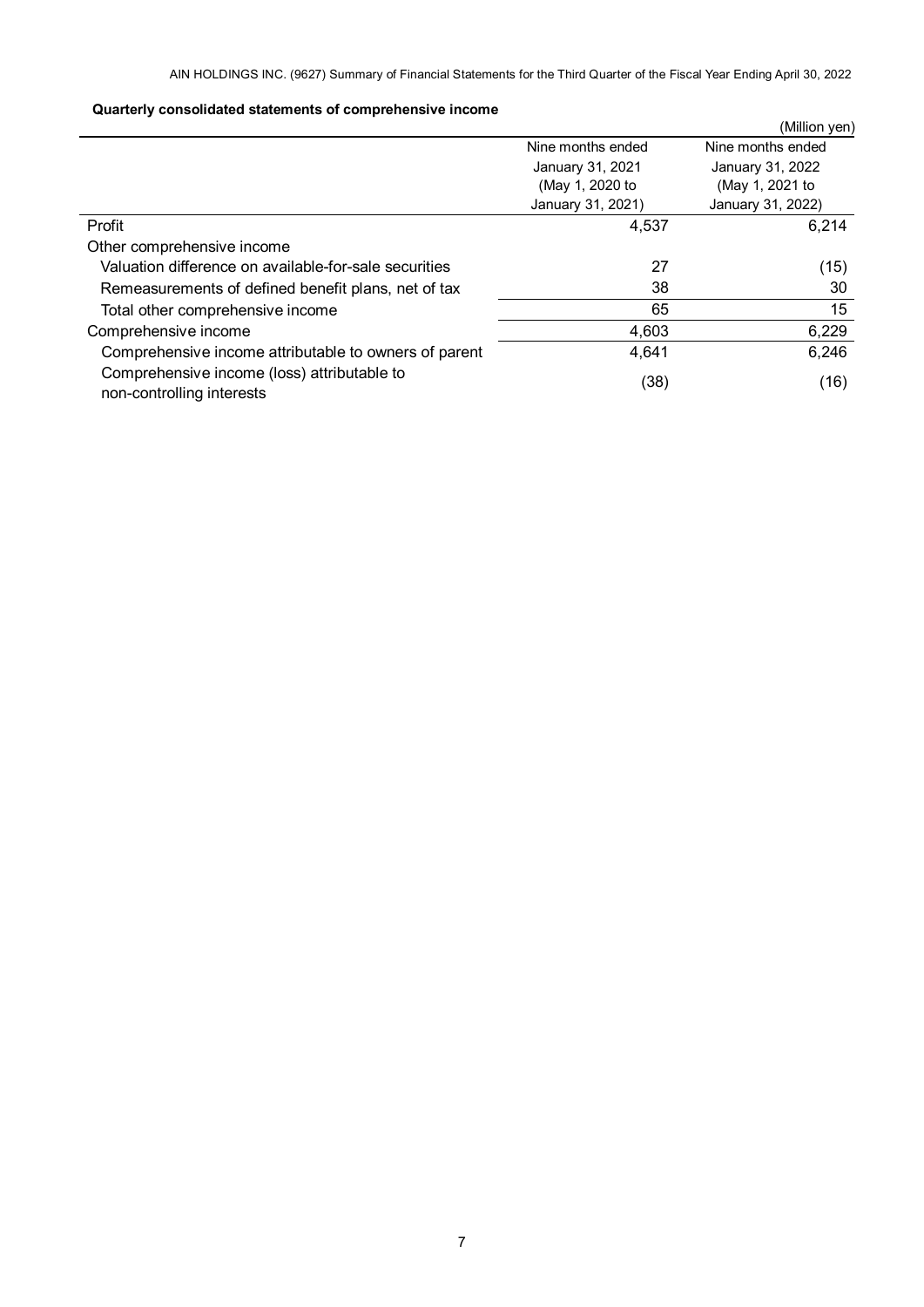### <span id="page-9-1"></span><span id="page-9-0"></span>**(3) Notes on quarterly consolidated financial statements**

(Notes on the premise of a going concern)

There are no applicable matters to be reported.

#### <span id="page-9-2"></span>(Notes on significant changes in the amount of shareholders' equity)

The Company is repurchasing a total of 300,000 shares in accordance with a resolution approved by the Board of Directors at a meeting on June 7, 2021 (200,000 shares) and a resolution approved by the Board of Directors at a meeting on December 6, 2021 (100,000 shares). As a result of the repurchases, during the first three quarters of the current fiscal year, the Company's treasury shares increased by ¥2,015 million, resulting in a balance of ¥2,018 million at the end of the period.

<span id="page-9-3"></span>(Application of specified accounting methods for the preparation of quarterly consolidated financial statements)

To calculate tax expenses, the effective tax rate on profit before income taxes for the consolidated fiscal year after the application of tax effect accounting is reasonably estimated and the estimated rate is applied to profit before income taxes for the quarterly period.

#### <span id="page-9-4"></span>(Changes in accounting policies)

(Application of Accounting Standard for Revenue Recognition, etc.)

The Company has applied the "Accounting Standard for Revenue Recognition" (ASBJ Statement No. 29, March 31, 2020; "Revenue Recognition Standard"), etc. from the beginning of the first quarter of the fiscal year ending April 30, 2022. Under the new standard, the Company recognizes revenue when promised goods or services are transferred to a customer, with the amount expected to be received upon exchange of the goods or services recognized as revenue.

The main changes arising from the application of the new accounting standard are as follows. With respect to reward points provided to customers at the time of sale through the customer loyalty program service, the Company previously booked the amount equivalent to the number of points expected to be redeemed in the future as allowance for point cards and allowance for point cards was recorded under selling, general and administrative expenses. Under the new accounting standard, the Company identifies points awarded as performance obligations and allocates the transaction price based on the stand-alone selling price calculated by taking into actual redemption rates and other factors. As a result of the change, some sales promotion expenses and other expenses are deducted from sales.

The application of the Revenue Recognition Standard is subject to the transitional treatment provided for in the supplementary provisions of Paragraph 84 of the Revenue Recognition Standard. If the new accounting policy is applied prior to the beginning of the first quarter, the cumulative effect of the retroactive application is added to or subtracted from retained earnings at the beginning of the first quarter and the new accounting policy is applied to balances at the beginning of said period.

As a result, in the third quarter, the application of the accounting standard reduced sales by ¥902 million, reduced selling, general and administrative expenses by ¥912 million and increased operating profit, ordinary profit and profit before income taxes each by ¥9 million. In addition, the balance of retained earnings at the start of the fiscal year increased by ¥10 million.

As a result of the application of the Revenue Recognition Standard, "provision for point card certificates" included in "current liabilities" in the consolidated financial statements for the previous fiscal year has been included in "contract liabilities" from the first quarter of the current fiscal year. In accordance with the transitional treatment stipulated in Article 89-2 of the Revenue Recognition Standard, figures for the previous fiscal year have not been restated to reflect the new presentation approach. Furthermore, in accordance with the transitional treatment stipulated in Paragraph 28-15 of the Accounting Standard for Quarterly Financial Reporting (ASBJ Statement No. 12, March 31, 2020), information on the breakdown of revenue generated from contracts with customers for the third quarter of the previous fiscal year is not shown.

#### (Application of Accounting Standard for Fair Value Measurement, etc.)

The Company has applied the "Accounting Standard for Fair Value Measurement" (ASBJ Statement No. 30, July 4, 2019; "Fair Value Measurement Standard"), etc. from the beginning of the first quarter. In accordance with the transitional treatment stipulated in Paragraph 19 of the Fair Value Measurement Standard and Paragraph 44-2 of the "Accounting Standard for Financial Instruments" (ASBJ Statement No. 10, July 4, 2019), the Company has decided to apply the new accounting policies in the Fair Value Measurement Standard going forward. These changes have no impact on the Company's quarterly consolidated financial statements.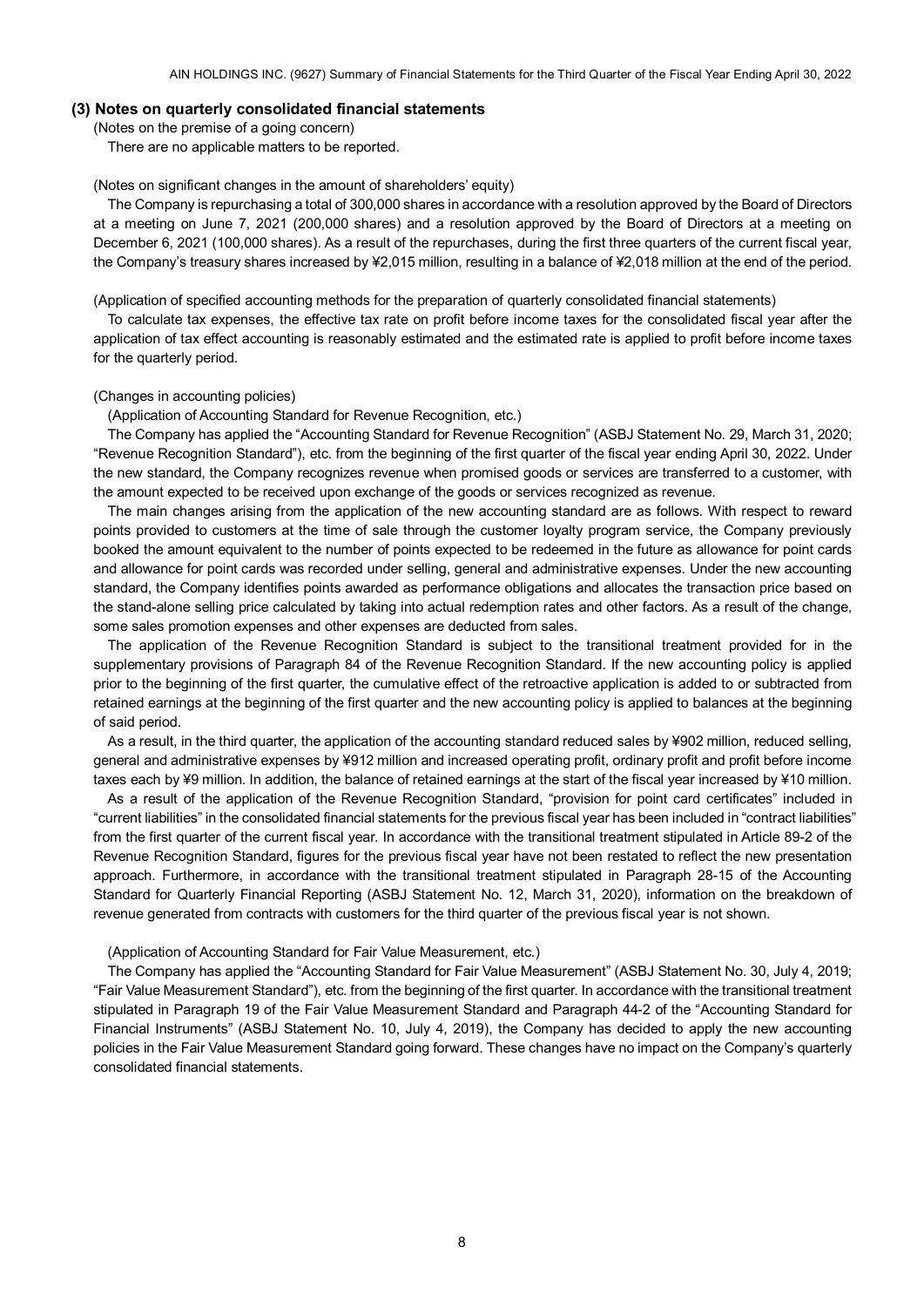AIN HOLDINGS INC. (9627) Summary of Financial Statements for the Third Quarter of the Fiscal Year Ending April 30, 2022

# <span id="page-10-0"></span>(Segment information, etc.)

- I Nine months ended January 31, 2021 (May 1, 2020 to January 31, 2021)
- 1. Net sales and income (loss) by reportable segment

| (Million yen)              |                                    |                                        |                     |         |                         |                                                     |  |
|----------------------------|------------------------------------|----------------------------------------|---------------------|---------|-------------------------|-----------------------------------------------------|--|
|                            | Reportable segments                |                                        |                     |         | Carried on<br>quarterly |                                                     |  |
|                            | Dispensing<br>pharmacy<br>business | Cosmetic and<br>drug store<br>business | Other<br>businesses | Total   | Adjustments<br>(Note) 1 | consolidated<br>statements of<br>income<br>(Note) 2 |  |
| Sales                      |                                    |                                        |                     |         |                         |                                                     |  |
| (1) Sales to third parties | 194.284                            | 14.386                                 | 11,464              | 220,135 |                         | 220,135                                             |  |
| (2) Intersegment sales     |                                    |                                        | 78                  | 78      | (78)                    |                                                     |  |
| Total sales                | 194.284                            | 14,386                                 | 11.542              | 220,213 | (78)                    | 220,135                                             |  |
| Segment income (loss)      | 13,769                             | (1,507)                                | (479)               | 11,782  | (3,936)                 | 7,845                                               |  |

Notes: 1. The adjustment of ¥(3,936) million to segment income (loss) includes ¥4,764 million in corporate expenses, ¥(947)

million in (income) loss that are not allocated to reportable segments, and ¥120 million in eliminations due to intersegment transactions.

Corporate expenses consist mainly of expenses associated with the administrative divisions and the system logistics division, which are not part of the reportable segments.

2. Segment income (loss) is adjusted with the ordinary income of quarterly consolidated statements of income.

2. Impairment losses on fixed assets and goodwill by reportable segment

[Significant impairment losses on fixed assets]:

There are no applicable matters to be reported.

[Significant changes in the amount of goodwill]: There are no applicable matters to be reported.